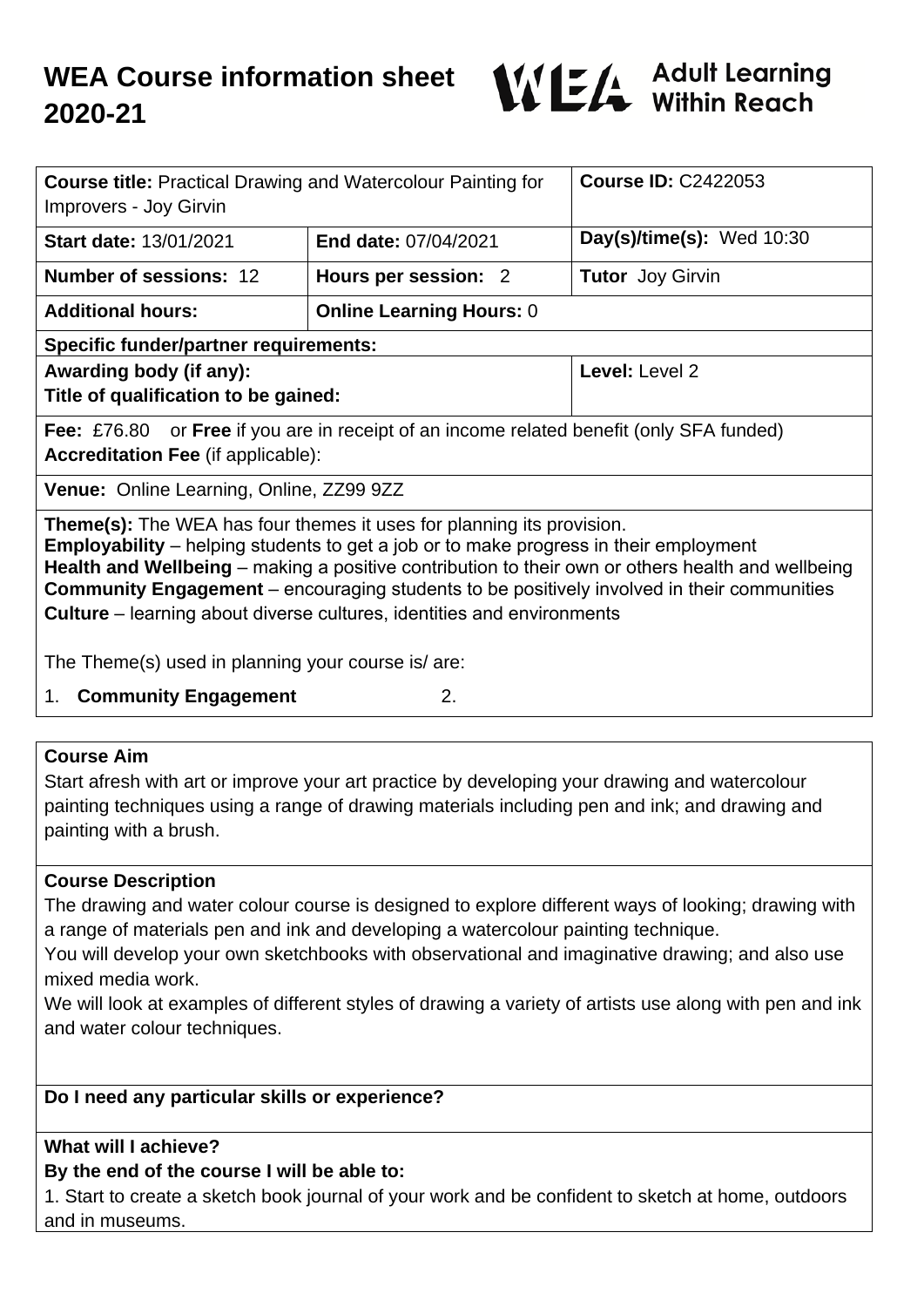2. You will develop skills with watercolour painting techniques and improve use of colour and paint-handling.

3. You will develop skills to use pen and wash techniques

4. Improve your wellbeing through enjoying an art session working with other people online and socialising with others interested in art.

5. 6. You will develop techniques in showing tonal contrast, to show shape and form

## **What teaching methods will be used and will there be work outside of the class?**

- The WEA's digital learning platform, Canvas will be used to provide resources or to support lessons, enable assessment, provide learner feedback and for other activities for individuals away from the course. If you want to understand more about our digital learning platform please visit: http://bit.ly/WEAonline

- The WEA tutor will use a range of different teaching and learning methods and encourage you and the group to be actively involved in your learning

## **What kind of feedback can I expect from the tutor?**

- Your tutor will provide written, text and audio feedback recorded in WEA Canvas, WEA's digital learning platform.

- A range of informal activities will be used by the tutor to see what you are learning which may include quizzes, question and answer, small projects and discussion

- You will have opportunities to discuss your progress with your tutor

- You will be encouraged to share your work with the group and discuss your learning

## **What else do I need to know? Is there anything I need to bring?**

- What you need: You will need an internet connection, speakers, a microphone and a webcam so that you can use our video learning platform, Zoom. If you'd like to understand more Zoom please visit: http://bit.ly/ZoomSpec

- You will need a personal email address to join the WEA's digital learning platform, Canvas so that you can receive resources, record your progress and achievement and to work with others and share ideas. If you want to understand more about our digital learning platform please visit: http://bit.ly/WEAonline

- A4 or A3 sketch pads one of pastel or sugar paper and another of watercolour paper 300gms. Pencils HB, 2b, 5B.

Charcoal or a conte pencil

Pen & Ink, pen.

Watercolours a palette,

Synthetic or nylon watercolour brushes of different sizes.

Kitchen roll, sponge, Fixative

## **Pre-course work, reading and information sources**

- You will have access to course resources and links to wider learning through the WEA's digital learning platform, Canvas: http://bit.ly/WEAonline

- No pre reading is required but research on the subject on the internet or in the library may be helpful